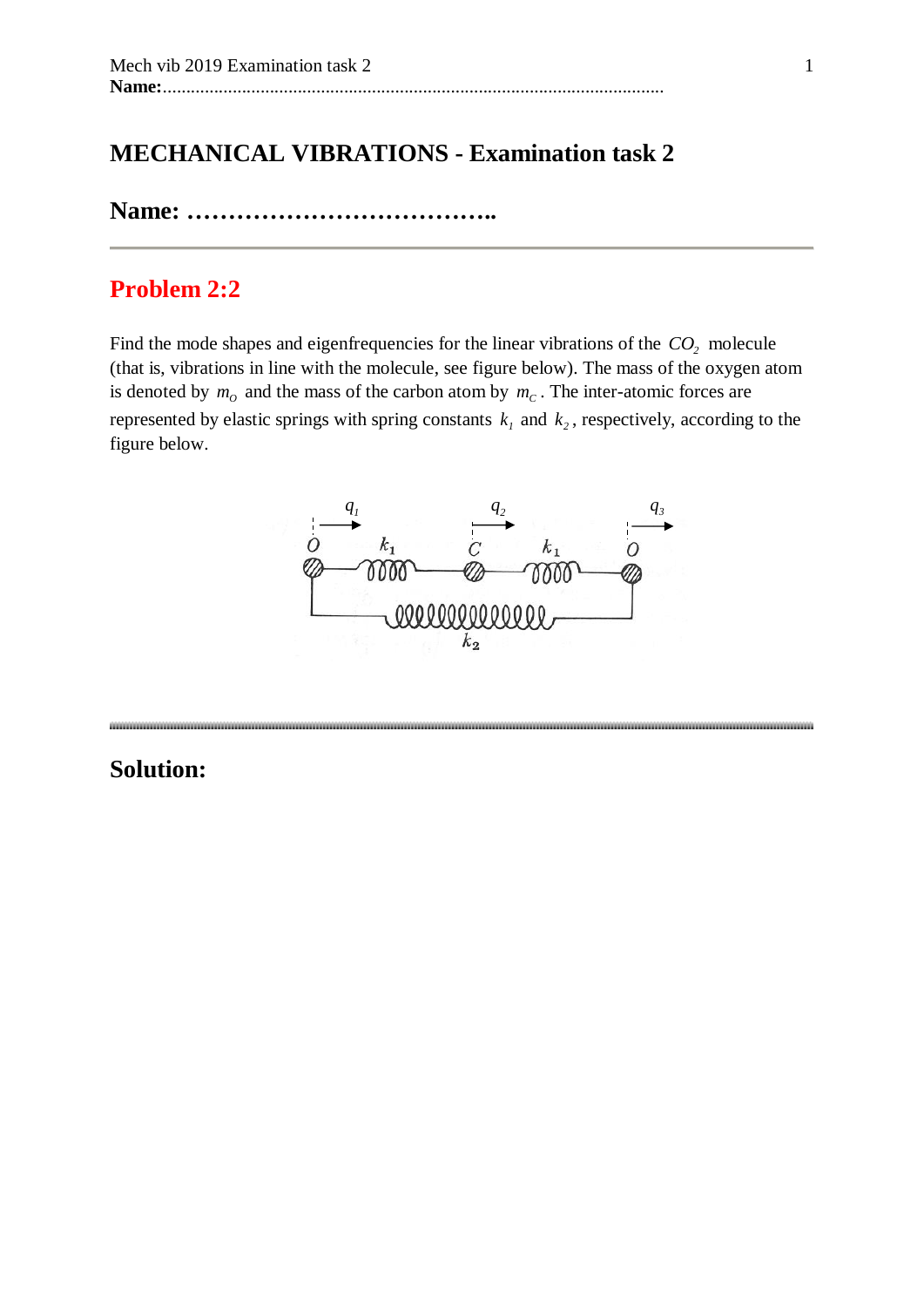### **Problem 2:3**

Consider the following model of an un-damped mechanical system consisting of three masses connected with springs according to the figure below.

$$
m_1 = 0.5 \text{kg}, m_2 = 1.0 \text{kg}, m_3 = 1.5 \text{kg}
$$
  
\n $k_1 = k_2 = k_3 = k_4 = k_5 = k_6 = 1000 \text{N/m}$  (1)

- a) Use the coordinates  $x_1, x_2, x_3$  and formulate the equations of motion for the system.
- b) Calculate the natural frequencies and mode shapes for the free vibrations.
- c) Calculate the component  $a_{22} = a_{22}(\omega)$  of the admittance matrix. Plot this function in a diagram. Find frequencies  $\omega^a$  satisfying:  $a_{22}(\omega^a) = 0$  (anti-resonances).
- d) Suppose that the masses are at rest at the initial moment ( $t = 0$ ), and that mass  $m_1$  is given the initial velocity  $\dot{x}_1(0) = 10$ m/s. Calculate the subsequent motion of the mechanical system. Plot the motion in a diagram for the time interval  $0 \le t \le 1.0s$ .
- e) Consider the constrained system where the  $x_2$  coordinate is held fixed, i.e.  $x_2 = 0$ . Calculate the natural frequencies for this (constrained) system. Compare this result with the result of subtask c) above.

Use some math code (Matlab, Mathcad, Maple, …) to solve the problem.

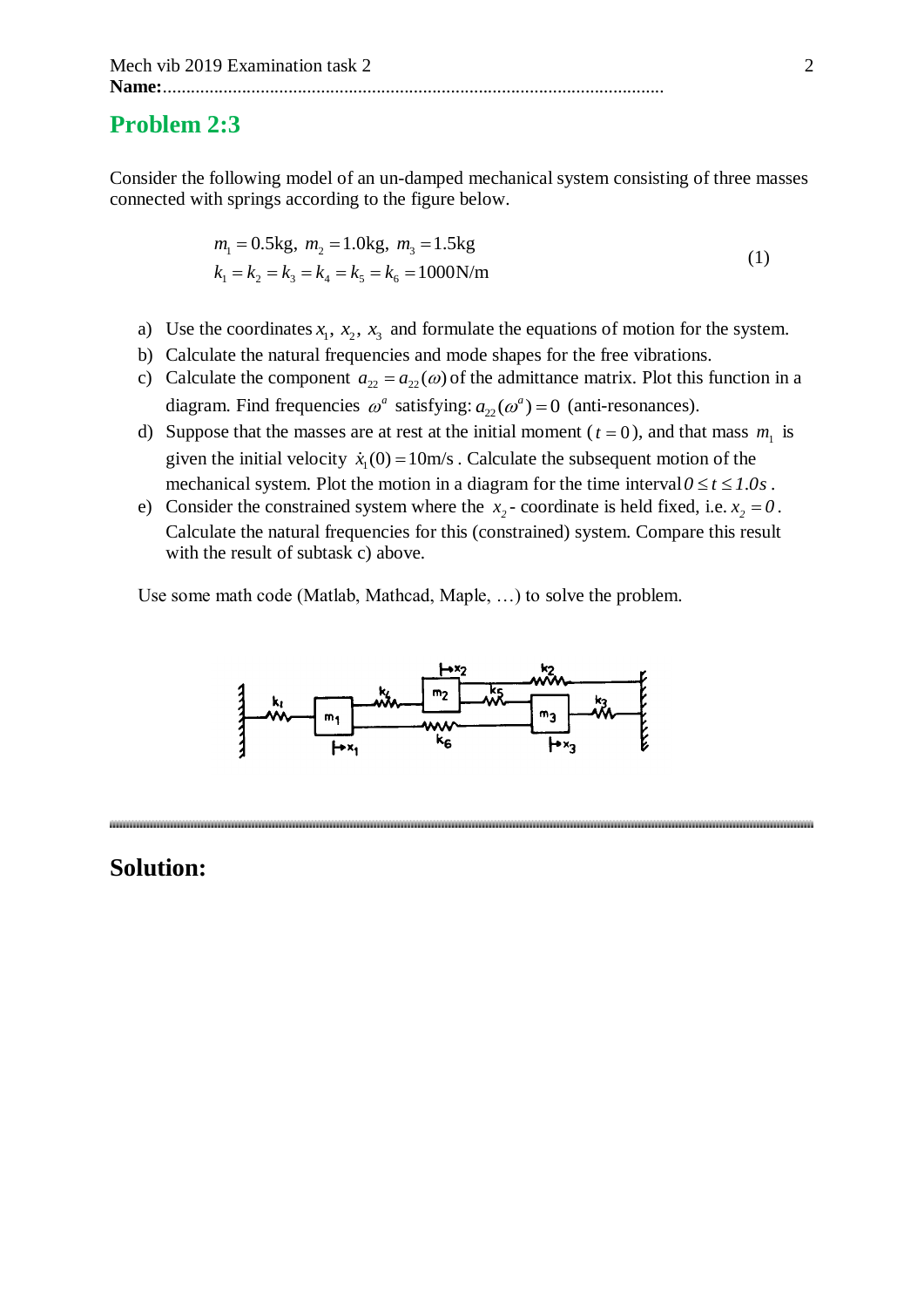### **Problem 3:1**

A mechanical system is defined by its mass-matrix  $M$ , its stiffness-matrix  $K$  and its damping matrix *<sup>C</sup>* . *The transfer function* (admittance) of the system is given by (see Lecture Notes p.226)

$$
\underline{A}(s) = \sum_{k=1}^{n} \left( \frac{\underline{R}_k}{s - s_k} + \frac{\underline{R}_k^*}{s - s_k^*} \right) \tag{1}
$$

where

$$
\underline{R}_k = \frac{\overline{x}_k \overline{x}_k^T}{\alpha_k}, \text{ "the residual matrix"}
$$
  
\n
$$
(\underline{M} s_k^2 + \underline{C} s_k + \underline{K}) \overline{x}_k = \overline{0}
$$
  
\n
$$
\alpha_k = \overline{x}_k^T \underline{C} \overline{x}_k + 2s_k \overline{x}_k^T \underline{M} \overline{x}_k
$$
  
\n
$$
k = 1, ..., n
$$
\n(2)

Show that if the system is *diagonalizable* and  $\bar{x}_k$  are *real modes* with modal relative dampings  $0 \leq \varsigma_k < 1$  then

$$
\underline{A}(s) = \sum_{k=1}^{n} \left( \frac{\overline{x}_k \,\overline{x}_k^T}{2i \,\mu_k \,\omega_{d,k}(s - s_k)} - \frac{\overline{x}_k \,\overline{x}_k^T}{2i \,\mu_i \,\omega_{d,k}(s - s_k^*)} \right) \tag{3}
$$

where  $\mu_k$  are modal masses and  $\omega_{d,k}$  are the damped natural frequencies for the modes of the system and  $i^2 = -1$ .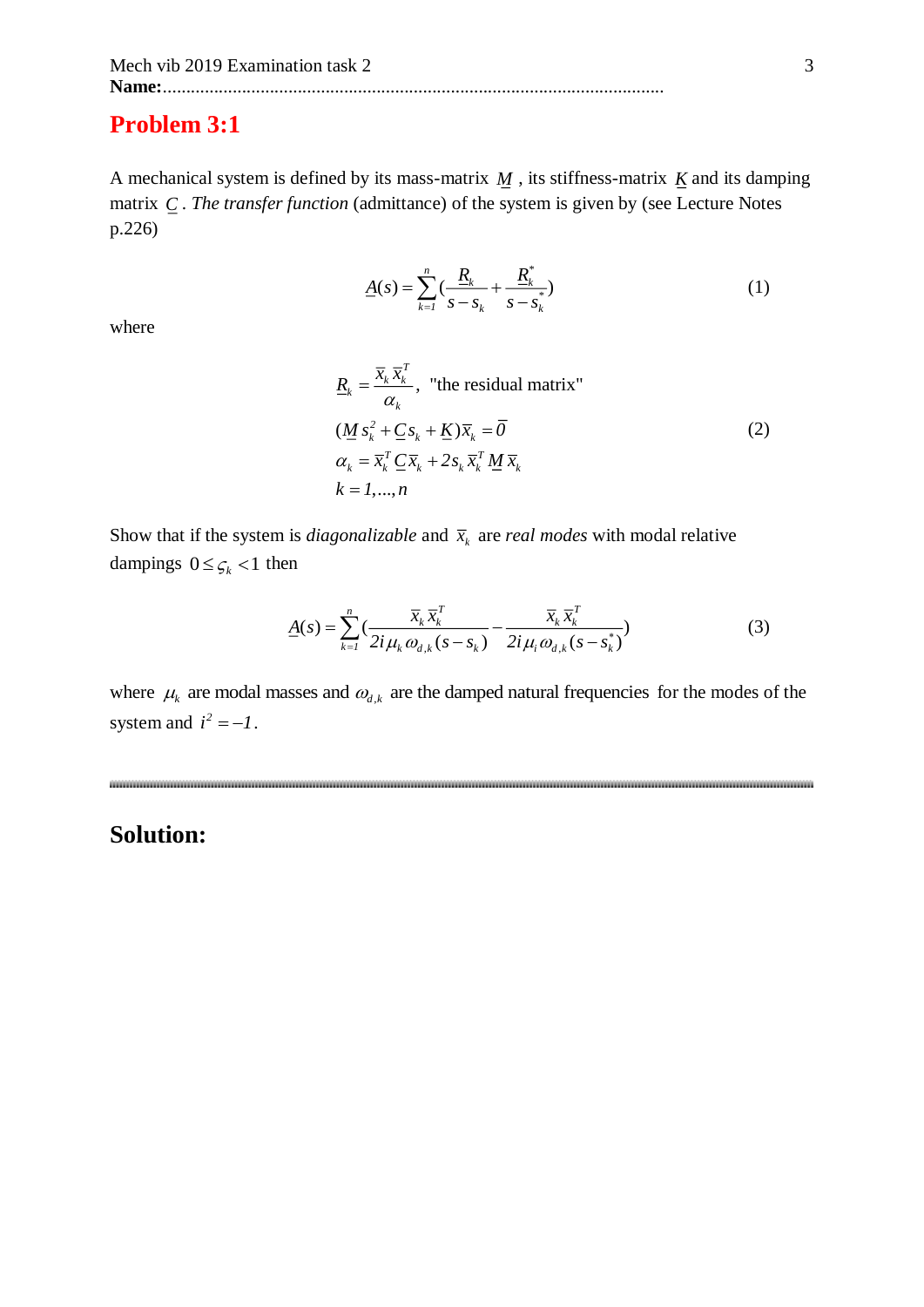### **Problem 3:2**

Consider the following model of a mechanical system consisting of three masses connected with springs according to the figure below.

$$
m_1 = 0.5 \text{kg}, \ m_2 = 1.0 \text{kg}, \ m_3 = 1.5 \text{kg}
$$
  
\n
$$
k_1 = k_2 = k_3 = k_4 = k_5 = k_6 = 1000 \text{N/m}
$$
 (1)

Introduce a Rayleigh damping to the system according to

$$
\underline{C} = 0.005 \,\underline{K} \tag{2}
$$

where  $C$  is the damping matrix and  $K$  is the stiffness matrix of the mechanical system.

- a) Use coordinates  $x_1$ ,  $x_2$ ,  $x_3$  and formulate the equations of motion for the system.
- b) Calculate the modal relative dampings, the damped natural frequencies and the corresponding modes shapes.
- c) Show that the mode shapes are the same for the damped and the un-damped cases.
- d) Calculate the component  $F_{22} = F_{22}(\omega)$  of the frequency response matrix. Plot this function in a diagram, both amplitude and phase.
- e) Apply an external harmonic load  $F = F_0 \sin \omega t$  to the second mass  $(m_2)$  in the system and calculate the forced motion with  $F_0 = 1000$ N,  $\omega = 30$  rad/s: We assume that the system is starting from rest in the equilibrium position at  $t = 0$ . Show the motions in a diagram.

Use some math code (Matlab, Mathcad, Maple, …) to solve the problem.